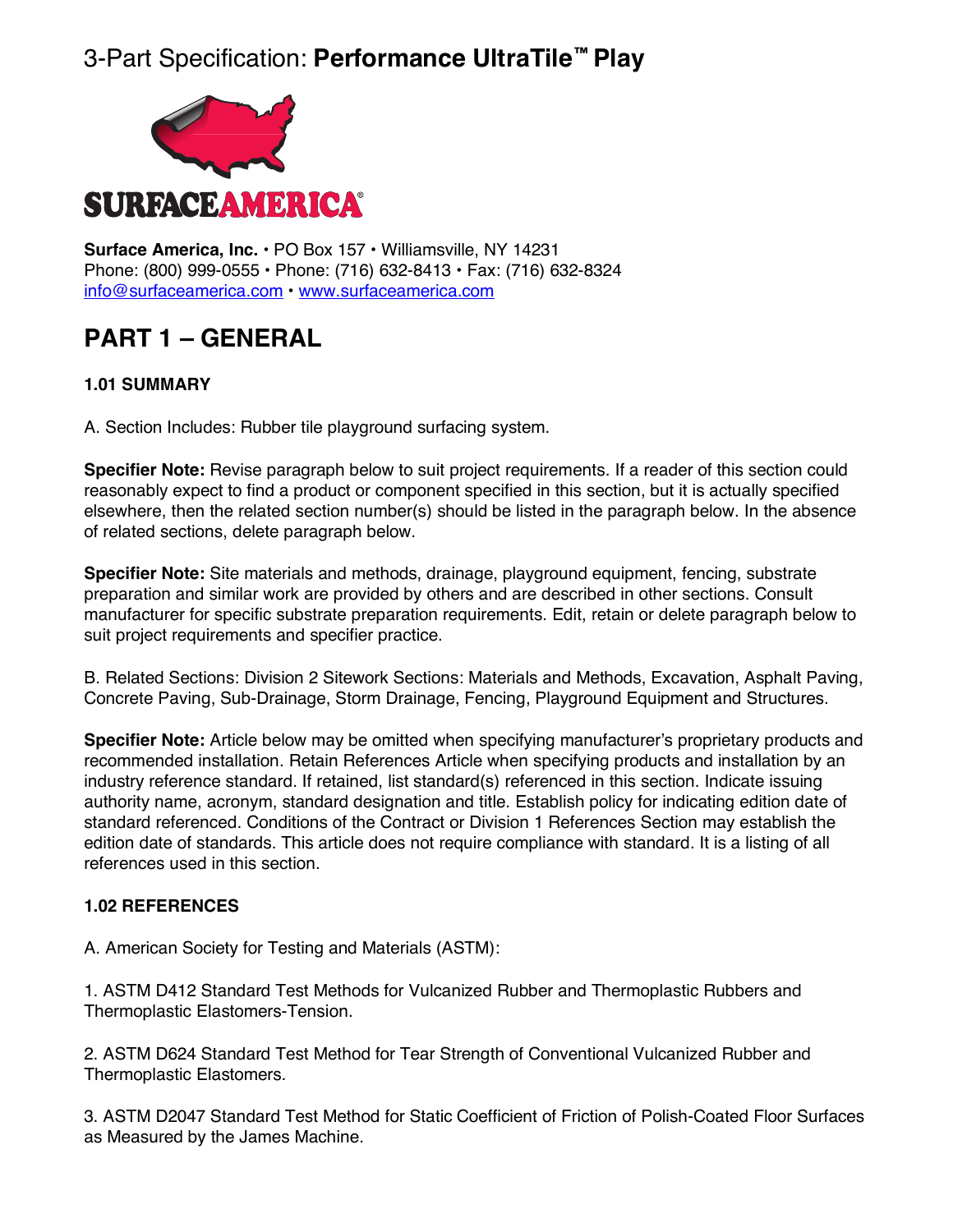4. ASTM D2859 Standard Test Method for Flammability of Finished Textile Floor Covering Materials.

5. ASTM E303 Standard Test Method for Measuring Surface Frictional Properties Using the British Pendulum Tester.

6. ASTM F1292 Standard Specification for Impact Attenuation of Surface Systems Under and Around Playground Equipment.

7. ASTM F1951 Standard Specification for Determination of Accessibility of Surface Systems Under and Around Playground Equipment.

8. ASTM D3389 Abrasion Testing.

9. ASTM D297 Standard Test Methods for Rubber Products-Chemical Analysis-Density.

10. DIN 1835 Part 6-Permeability to Water.

11. U. S. Environmental Protection Agency Method 3052:1996.

Specifier Note: Article below should be restricted to statements describing design or performance requirements and functional (not dimensional) tolerances of a complete system. Limit descriptions to composite and operational properties required to link components of a system together and to interface with other systems.

## **1.03 SYSTEM DESCRIPTION**

A. Performance Requirements: Provide a single layer rubber tile playground surfacing system which has been designed, manufactured and installed to meet the following criteria:

1. Shock Attenuation (ASTM F1292) - 2-1/2" meets 5' critical fall height. To achieve 6', 8' or 10' critical fall heights, install a 2-1/2" Ecore polyfoam pad under the 2-1/2" tiles.

- a. Gmax Less than 200.
- b. Head Injury Criteria Less than 1000.
- 2. Flammability (ASTM D2859) Pass.
- 3. Tensile Strength (ASTM D412) 180 lbs/in2 min.
- 4. Water Permeability Rate: 0.034 cm/sec.
- 5. Accessibility: Comply with requirements of ASTM F1951-08 Pass.
- 6. Lead Content: (US EPA Method 3052: 1996) Pass.
- 7. Void Volume: 42% min 2-1/2". 50% min 4-14".
- 8. Coefficient of Thermal Expansion: .0011 in/ft/<sup>o</sup> F.
- 9. Wear Surface Density: 70 lbs/cu ft min.
- 10. Abrasion Testing (ASTM D3389): Less than 0.010" lost or less than 1 g lost.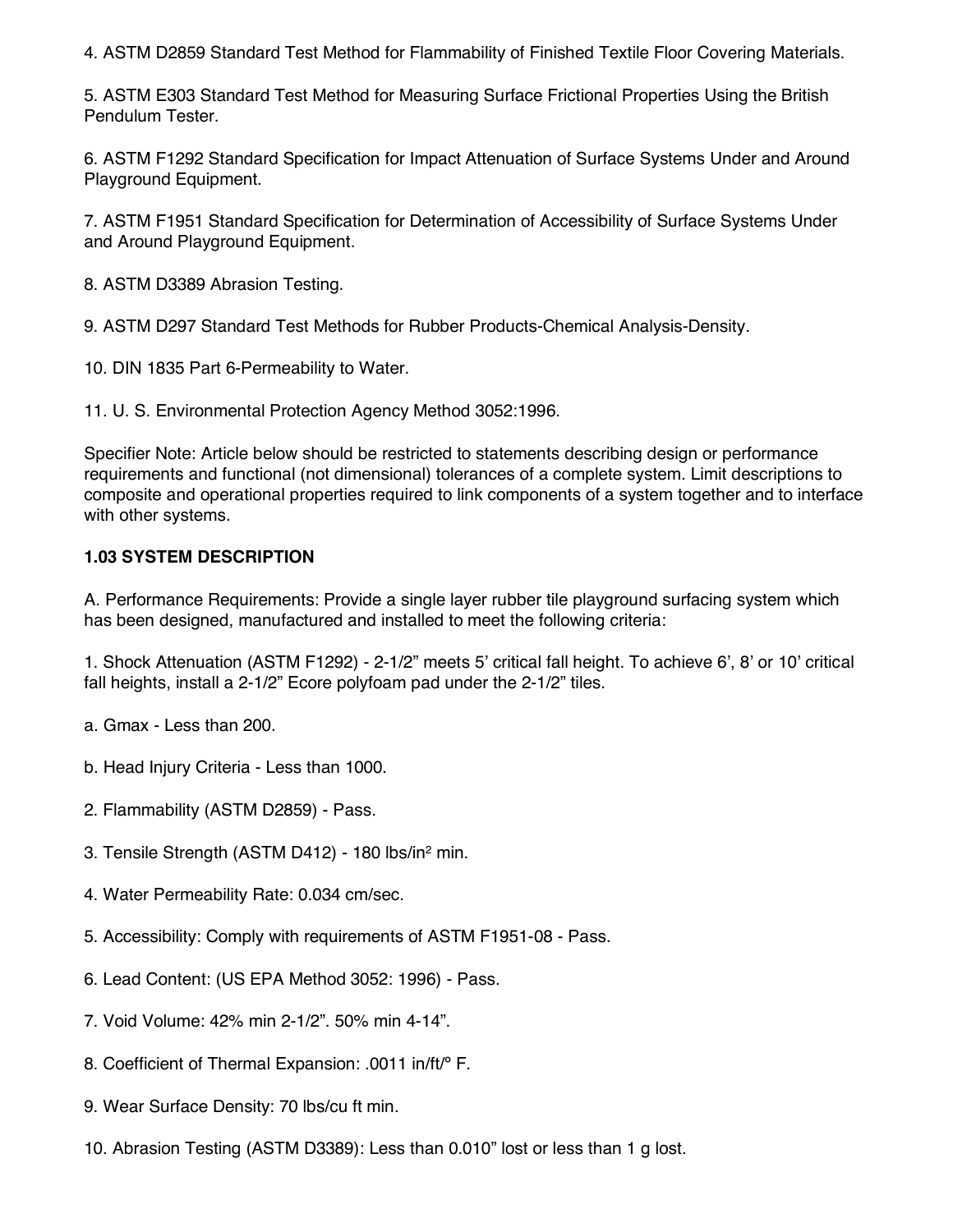11. Elongation At Break (ASTM D412): 70% min.

**Specifier Note:** Article below includes submittal of relevant data to be furnished by Contractor before, during or after construction. Coordinate this article with Architect's and Contractor's duties and responsibilities in Conditions of the Contract and Division 1 Submittal Procedures Section.

## **1.04 SUBMITTALS**

A. General: Submit listed submittals in accordance with Conditions of the Contract and Division 1 Submittal Procedures Section.

B. Product Data: Submit manufacturer's product data and installation instructions.

C. Verification Samples: Submit manufacturer's standard verification samples of 9" x 9" (229 x 229 mm) minimum.

D. Quality Assurance/Control Submittals: Submit the following:

1. Certificate of qualifications of the playground surfacing installer.

E. Closeout Submittals: Submit the following:

1. Warranty documents specified herein.

**Specifier Note:** Article below should include statements of prerequisites, standards, limitations and criteria that establish an overall level of quality for products and workmanship for this section. Coordinate article below with Division 1 Quality Assurance Section.

### **1.05 QUALITY ASSURANCE**

A. Qualifications: Utilize an installer having experience with projects of similar scope and complexity.

**Specifier Note:** Article below should include specific protection and environmental conditions required during storage. Coordinate article below with Division 1 Product Requirements Section.

### **1.06 DELIVERY, STORAGE & HANDLING**

A. General: Comply with Division 1 Product Requirement Section.

B. Delivery: Deliver materials in manufacturer's original, unopened, undamaged containers with identification labels intact.

C. Storage and Protection: Store materials protected from exposure to harmful environmental conditions and at a minimum temperature of 20 degrees F (-7 degrees C) and a maximum temperature of 100 degrees F (38 degrees C).

**Specifier Note:** In article below, state physical or environmental limitations or criteria for installation such as weather, temperature, humidity, ventilation or illumination required for proper installation or application.

### **1.07 PROJECT/SITE CONDITIONS**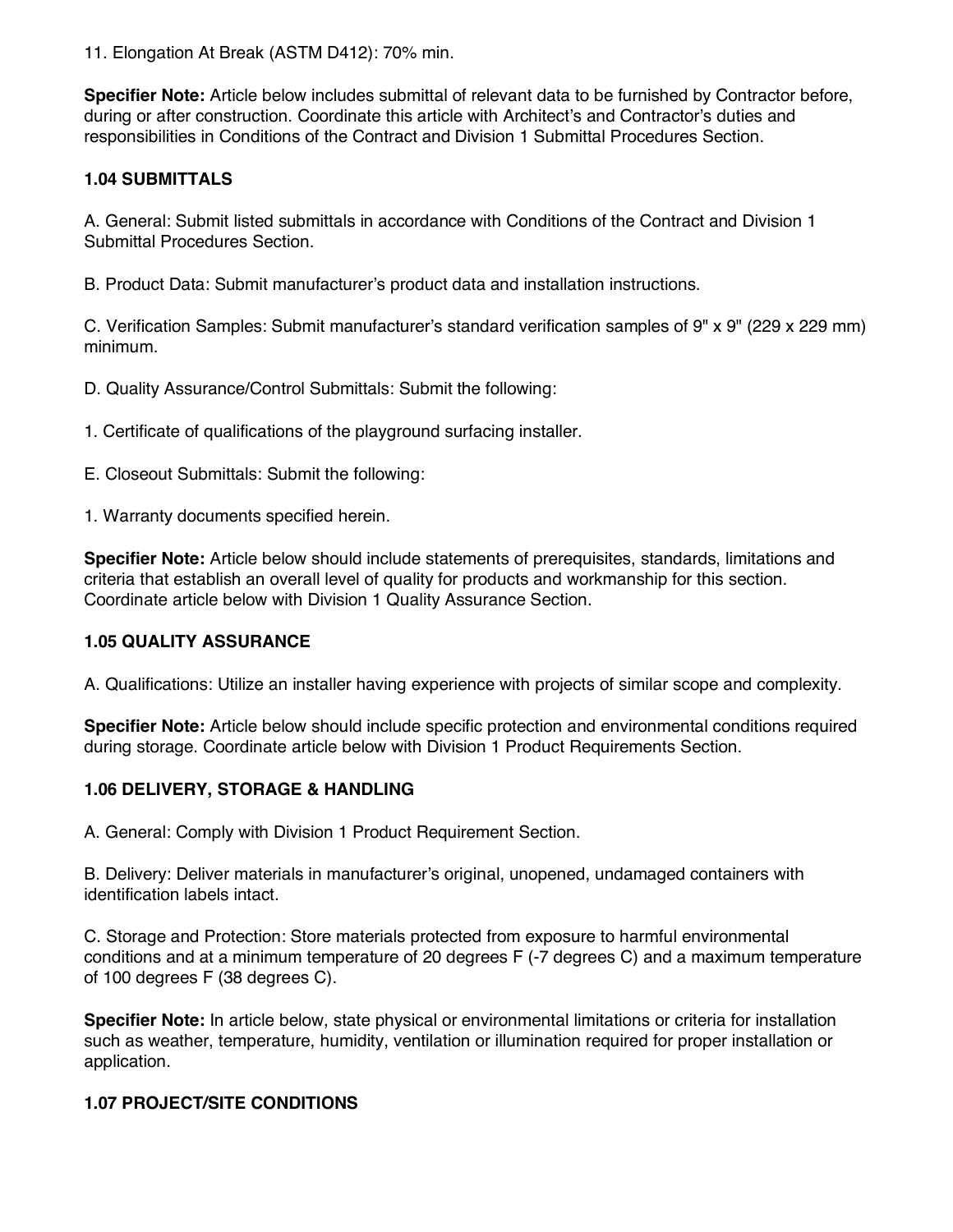A. Environmental Requirements: Install surfacing system when minimum ambient temperature is 40 degrees F (1 degree C) and maximum ambient temperature is 90 degrees F (32 degrees C). Do not install in steady or heavy rain.

**Specifier Note:** Coordinate article below with Conditions of the Contract and with Division 1 Closeout Submittals (Warranty) Section. Use this article to require special or extended warranty or bond covering the work of this section.

## **1.08 WARRANTY**

A. Project Warranty: Refer to Conditions of the Contract for project warranty provisions.

B. Manufacturer's Warranty: Submit, for Owner's acceptance, manufacturer's standard warranty document executed by authorized company official. Manufacturer's warranty is in addition to, and not a limitation of, other rights Owner may have under contract documents.

C. Proper drainage is critical to the longevity of the Performance UltraTile Play surfacing system. Inadequate drainage will cause premature breakdown of the system in affected areas; and void the warranty.

**Specifier Note:** Coordinate subparagraph below with manufacturer's warranty requirements.

1. Warranty Period: 10 years from date of product shipment.

## **PART 2 – PRODUCTS**

**Specifier Note:** Retain article below for proprietary method specification. Add product attributes, performance characteristics, material standards and descriptions as applicable. Use of such phrases as "or equal" or "or approved equal" or similar phrases may cause ambiguity in specifications. Such phrases require verification (procedural, legal and regulatory) and assignment of responsibility for determining "or equal" products.

## **2.01 RUBBER TILE PLAYGROUND SURFACING SYSTEM**

**Specifier Note:** Retain or delete paragraph below per project requirements and specifier's practice.

A. Manufacturer: Surface America, Inc.

1. Contact: PO Box 157, Williamsville, NY 14231; Telephone: (800) 999-0555, (716) 632-8413; Fax: (716) 632-8324; E-mail: info@surfaceamerica.com; website: http://www.surfaceamerica.com.

B. Proprietary Products/Systems. Rubber tile playground surfacing system, including the following:

1. Performance UltraTile Play:

a. Material: Performance UltraTile Play is a factory-molded surface composed of high-quality, 100% post-consumer SBR (Styrene Butadiene Rubber) tire rubber and EPDM colored granules bound together by a wear and weather resistant polyurethane and a 3 mm top wear layer with tapered, conical support legs. **Specifier Note:** The type of playground equipment determines the required tile thickness. Depending on ASTM F1292 requirements for critical fall height 5' (1.5 m), use just 2-1/2" (63.5 mm) tile. For critical fall height of 6, 8' or 10' (1.8, 2.4 or 3.0 m), install  $2-1/2$ " (63.5 mm) Ecore polyfoam pad under 2-1/2" (63.5 mm) tile. Specify project requirements below and coordinate with working drawings.

b. Thickness and Weight: 2-1/2" thick Performance UltraTile Play: 26 lbs. (12 kg) per tile.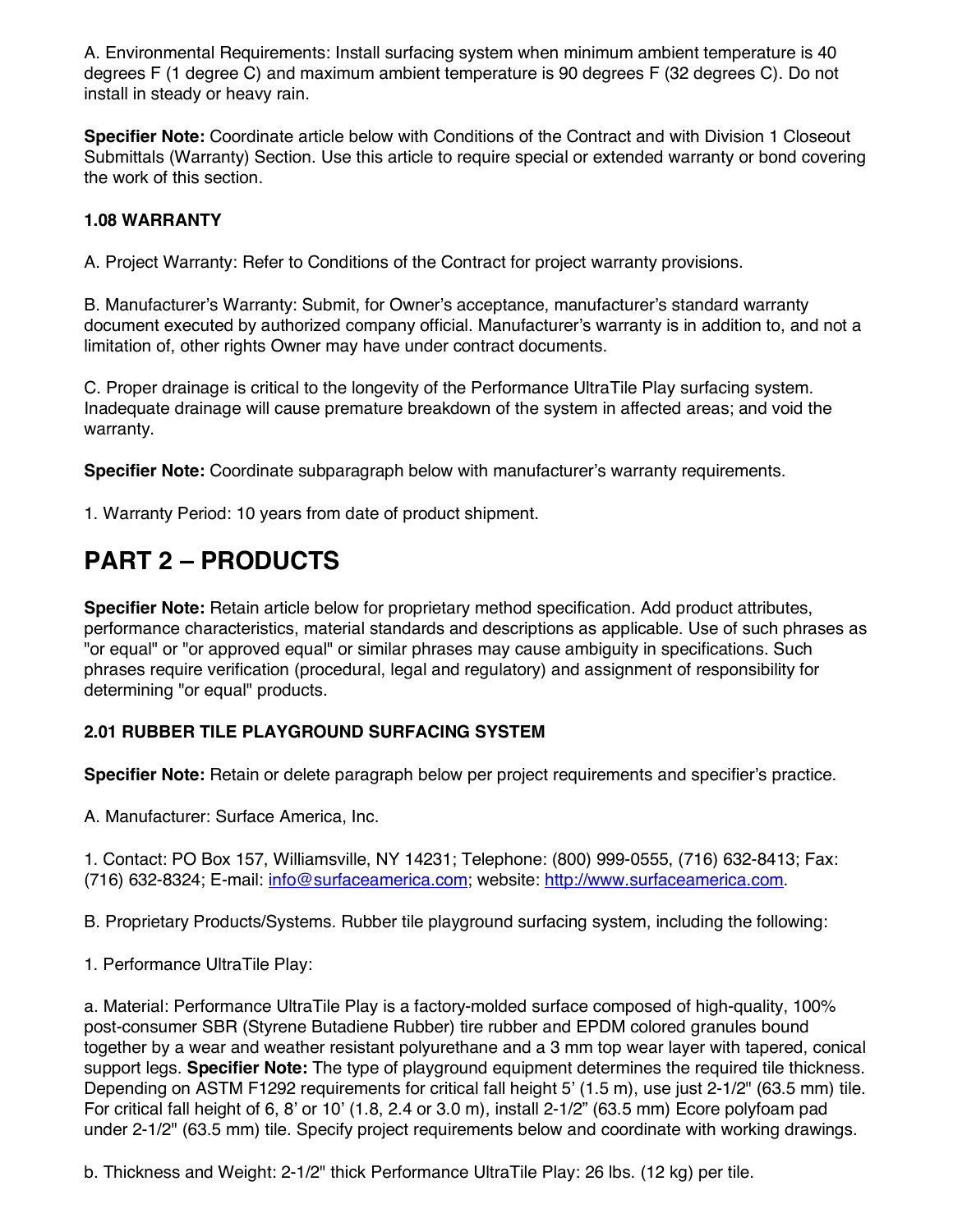c. Colors:

Tile Colors: [Midnight] [Cherry Blast] [Blueberry Pie 2] [Sour Apple 2] [Rock Candy 2] [Caramel Corn 2] [Funnel Cake 2] [Lemonade] [Orangesicle] [Grape Slushie] [Licorice].

Accessories Colors (Accessories are not manufactured with a Performance UltraTile Play top wear layer. Accessory pieces are available only in 100% black [Midnight].

2. Ecore Polyfoam Pad:

a. Material: The shock-absorbing Ecore Polyfoam Pad is made from 99% recycled, non-contaminated post-industrial, cross-link, closed-cell polyethylene foam. The non-degradable product is 100% recyclable. The highly porous pad features a geotextile fabric on one side to inhibit weed growth. The highly elastic material is completely free of rubber, lead and heavy metals.

b. Pad Panels Dimensions: 39-1/16" x 90-9/16" panels Thickness: Direct 2-1/4" Weight: Average .85 – 1.2 lbs per square foot Density: Average 5-7 lbs/cubit feet Tensile Strength: ASTM 3574 34-36 PSI Drainage Characteristics: Horizontal Flow Rate Average, ASTM 4716, 250 PSF; 41% Slope 5.1709 Gal/Min/Ft Vertical Permeability: Average ASTM D 2474 >36 Gal/Min/Sq Ft Transmissivity: m2/sec Average ASTM 4716, 2.14E-003

**Specifier Note:** Edit Article below to suit project requirements. If substitutions are permitted, edit text below. Add text to refer to Division 1 Project Requirements (Product Substitutions Procedures) Section.

### **2.02 PRODUCT SUBSTITUTIONS**

A. Substitutions: No substitutions permitted.

**Specifier Note:** Specify subordinate or secondary items that aid and assist primary products specified above or are necessary for preparation or installation of those items.

### **2.03 ACCESSORIES**

- A. Provide accessory items as follows:
- 1. Surface America PlayGrip Adhesive.
- 2. Performance UltraTile Play Reducer: 48" x 8" x 2-1/2".
- 3. Performance UltraTile Play ADA Access Ramp: 24" x 24" x 2-1/2".
- 4. Performance UltraTile Play L/R Side Reducer for ADA Access: 24" x 8" x 2-1/2".
- 5. Performance UltraTile Play Outside 45 Corner Reducer: 16" x 8" x 2-1/2".
- 6. Performance UltraTile Play Inside 45 Corner Reducer: 12" x 8" x 2-1/2".
- 7. Performance UltraTile Play Outside 90 Corner Reducer: 12" x 8" x 2-1/2".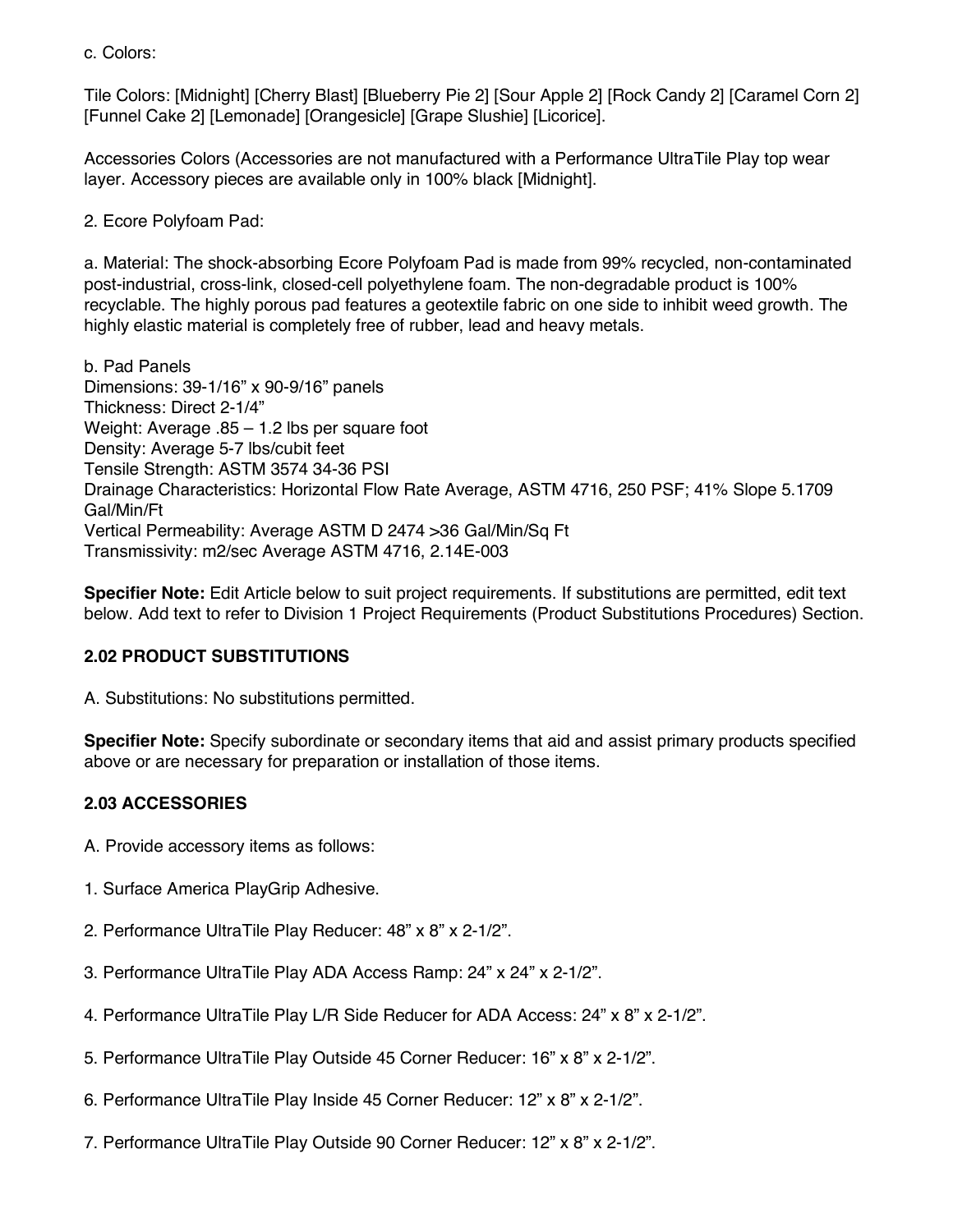8. Performance UltraTile Play Quad Blok Connector: 8" x 8" x 17 mm.

# **PART 3 – EXECUTION**

**Specifier Note:** Revise article below to suit project requirements and specifier's practice.

## **3.01 MANUFACTURER'S INSTRUCTIONS**

A. Comply with the instructions and recommendations of the playground surfacing manufacturer.

**Specifier Note:** Specify actions to physically determine that conditions are acceptable to receive primary products of the section.

### **3.02 EXAMINATION**

A. Site Verification of Conditions: Verify that substrate conditions are suitable for installation of the playground surfacing system.

B. Do not proceed with installation until unsuitable conditions are corrected.

C. Proper drainage is critical to the longevity of the Performance UltraTile Play surfacing system. Inadequate drainage will cause premature breakdown of the poured system in affected areas; and void the warranty.

**Specifier Note:** Specify actions required to physically prepare the surface, area or site or to incorporate the primary products of the section.

### **3.03 PREPARATION**

A. Surface Preparation: Ensure that the concrete or asphalt substrate is level or uniformly sloped since surface variations will be telegraphed through to the rubber tile surface.

**Specifier Note:** Coordinate article below with manufacturer's recommended installation requirements.

### **3.04 INSTALLATION**

A. Site Layout

1. Sweep area clear of all dust and loose debris.

2. Determine a starting point for the first course of tile to best suit the site area. For irregular site configurations, the best starting point is often in the center. This will ensure a symmetrical finish for tiles that require trimming along the perimeter. Other installations are best started in the corner or along the edge that represents the length or width dimension of the site.

3. Mark two points on the base surface at an equal distance from the edge of the installation. These points should be located near the opposite ends of the site in the lengthwise direction.

4. Snap a chalk line through the established points. When installing Performance UltraTile Play over geotextile fabric, string lines must be used in place of chalk lines.

5. Measure the length of the site along the chalk line. Mark a point at half the distance of the site.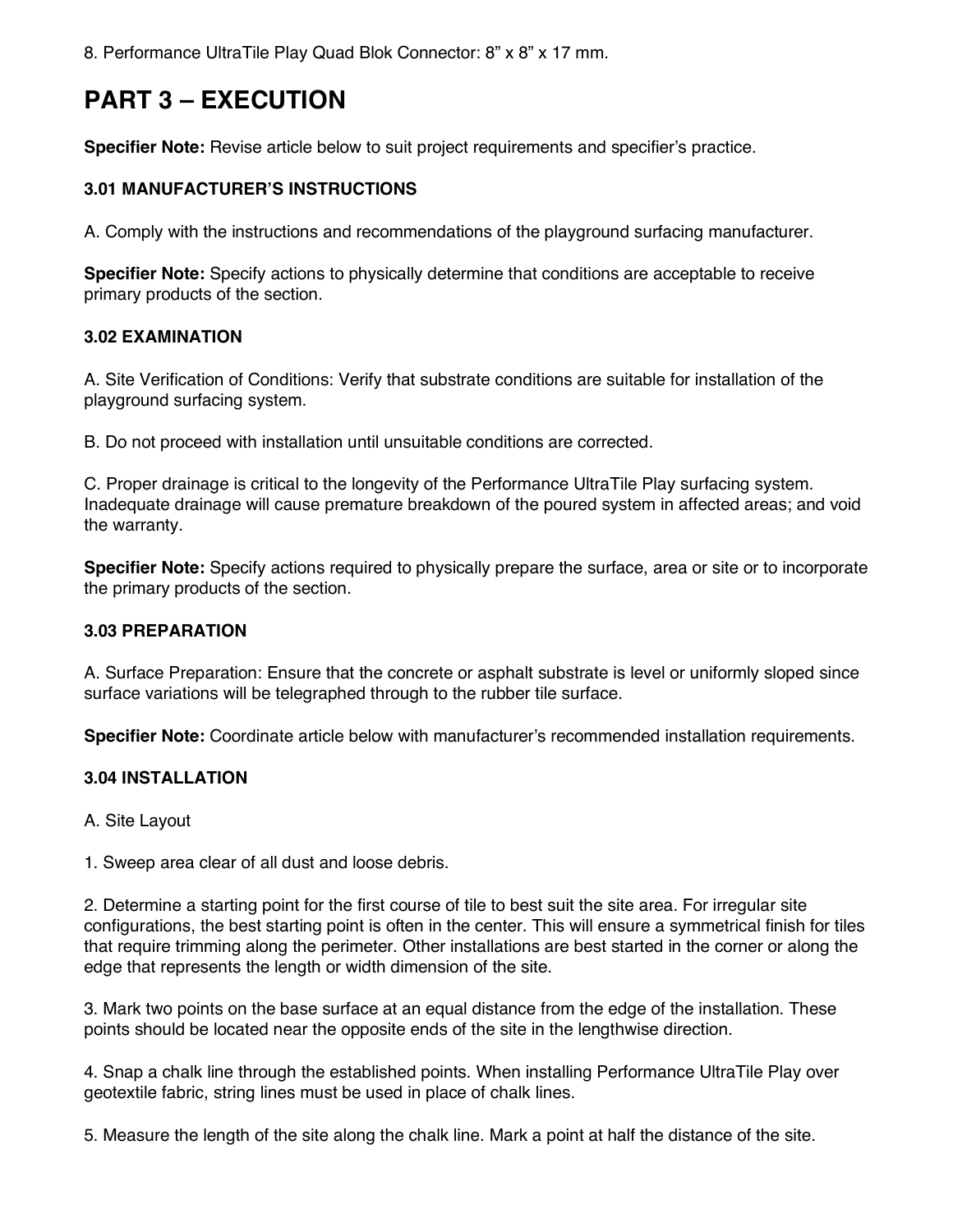6. Using the 3-4-5 right triangle method, snap a chalk line to form a 90 degree angle to the previously established lengthwise chalk line. These perpendicular reference lines will serve as a guide for laying the first course of tile.

## B. General Information

Performance UltraTile Play can be installed using a variety of installation methods. The most common and secure method is full adhesion of tiles and accessories side-to-side and directly to the substrates using Surface America PlayGrip, an easy-to-use one-part polyurethane adhesive.

C. Fully Adhered Installation

1. Follow the site layout instructions to prepare the site area for installation. The tiles, accessories and substrates must be dry before, during and 24 hours after the application of adhesive.

NOTE: Coverage rates for the PlayGrip adhesive are approximately 60 sq/ft on concrete, and 50 sq/ft on asphalt. PlayGrip is available in 2-gallon and 4-gallon pails.

2. Using a 1/8" square-notched trowel, apply the adhesive slightly wider than the tile being placed.

3. Place tile into fresh adhesive bed following pre-established lines. If applicable, place ramps into fresh adhesive in a similar manner.

4. Allow 24 hours for adhesive to cure before opening area for use.

D. Quad Blok Installation

1. Follow the site layout instructions to prepare the site area for installation.

2. Once chalk lines are established, place the first tile at the intersection of two chalk lines, aligning adjacent edges of the tile with chalk lines.

3. Apply a continuous 3/8" diameter bead of PlayGrip adhesive along the center axes of all Quad Blok connectors. Working adhesive time is dependent upon environmental conditions.

4. Fit the first tile with four prepared Quad Blok connectors by lifting each tile corner slightly, sliding the connectors under each corner and engaging the four corner legs of each tile with the respective apertures in the Quad Blok. Continue to sequentially lay the tile and to set the Quad Blok connectors along one chalk line until the first course of tile is complete.

NOTE: In the field, cut the Quad Blok connectors in half to properly secure tile around the perimeter edge of surface area.

5. Complete the other three quadrants of the site area in a similar fashion.

6. Depending on manpower availability, one or more quadrants can be worked on simultaneously using the above method.

7. Allow 24 hours for adhesive to cure before opening area for use.

E. Cutting Tiles & Accessories

1. Avoid leaving a cut edge of a tile exposed to eyesight. To ensure a finished appearance, any tile that has its factory molded edge removed or cut for any reason should be positioned against a transition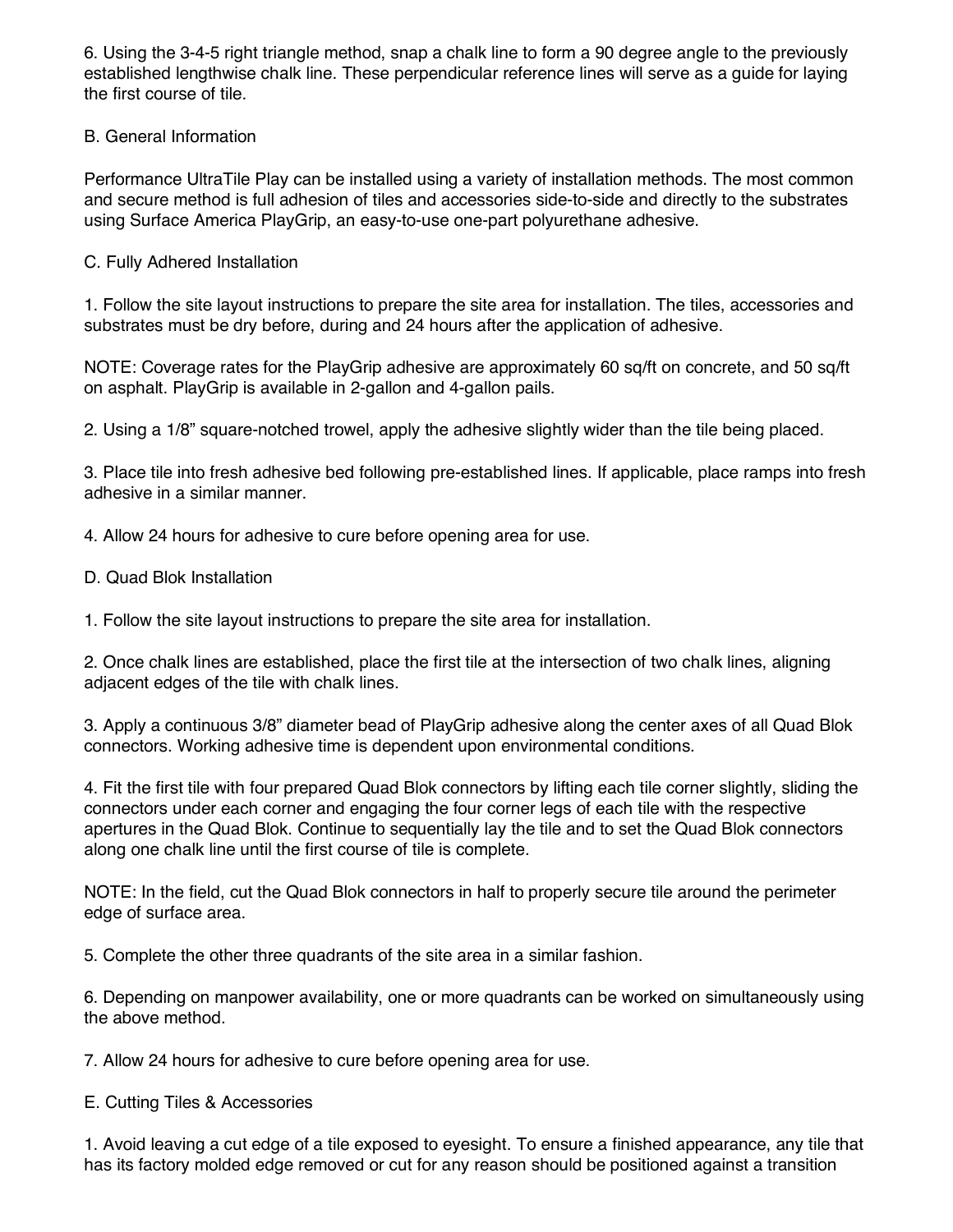ramp, masonry or timber edging unless the edge is to be placed against a wall or other vertical member. Use either a silicone sealant or a permanently elastic urethane sealant/adhesive for filling gaps, if any, between cut edges and walls.

2. The most accurate cuts are made using a heavy-duty utility knife and a straight edge. A saber saw utilizing a 7-10 TPI wood cutting blade also does an acceptable job, especially for free-form cuts. A saw with a 3-3.5 amp rated motor having a 1" stroke with variable orbital setting will produce the best result.

3. When working beneath the play structure, it will be necessary to occasionally notch out portions of tiles so that the tiles will properly fit around the posts supporting the play equipment.

4. Cut tile so that the cutout is approximately 1/4" larger in all dimensions than the support it will surround. The extra distance is to prevent binding of the tile around the support. Voids between the equipment supports and tile cuts should be filled in with silicone sealant or a permanently elastic urethane sealant/adhesive.

5. Tile cuts are normally laid out by referencing dimensions from the edges of tiles already in position. These dimensions are then transferred to and laid out on the tile to be cut.

6. A lead-in cutting line is extended from the tile edge to the portion to be cut. The lead-in cutting line chosen usually represents the shortest distance from the cutout area to an edge of the tile or the one that is least noticeable.

7. Reducers installed at the corners should be miter cut to allow reducers to fit together correctly, or use factory molded corner pieces.

F. When Ecore Polyfoam Pad is Installed Under Tiles and Quad Block

1. Sweep area clear of all dust and loose debris.

2. Determine a starting point for the first course of Polyfoam Pad, a 4' x 6' x 2-1/8" thick sheet, to best suit the site area.

a. For irregular site configurations, the best starting point is often in the center. This will ensure a symmetrical finish for tiles that require trimming along the perimeter.

b. Some installations are best started in the corner or along the edge that represents the length or width dimension of the site.

3. Once the layout is determined, use a minimum 1/8" square notched trowel to apply E-Grip III adhesive to a 6" x 6" area at each bottom corner of the Polyfoam Pad. Extra adhesive may be necessary over extremely rough surfaces. Insure that there are no gaps between the Polyfoam pads sheets. Under windy conditions, it may be necessary to weight down the foam until the adhesive develops a firm set.

**NOTE:** The top of the Polyfoam Pad is covered with fabric.

4. The most accurate cuts are made using a heavy-duty high carbon steel linoleum knife and a straight edge. A saber saw utilizing a 7-10 TPI wood cutting blade also does an acceptable job, especially for free-form cuts. Blade must be long enough to penetrate the 2-1/8" pad. A saw with a 3-3.5 amp rated motor having a 1" stroke with variable orbital setting will produce the best results.

5. When installing pad around equipment posts, a minimum 6" perimeter area of adhesive should be utilized. Standard hole saws work well for making cutouts, but a lead in cut is required to place the pad in place around the posts.